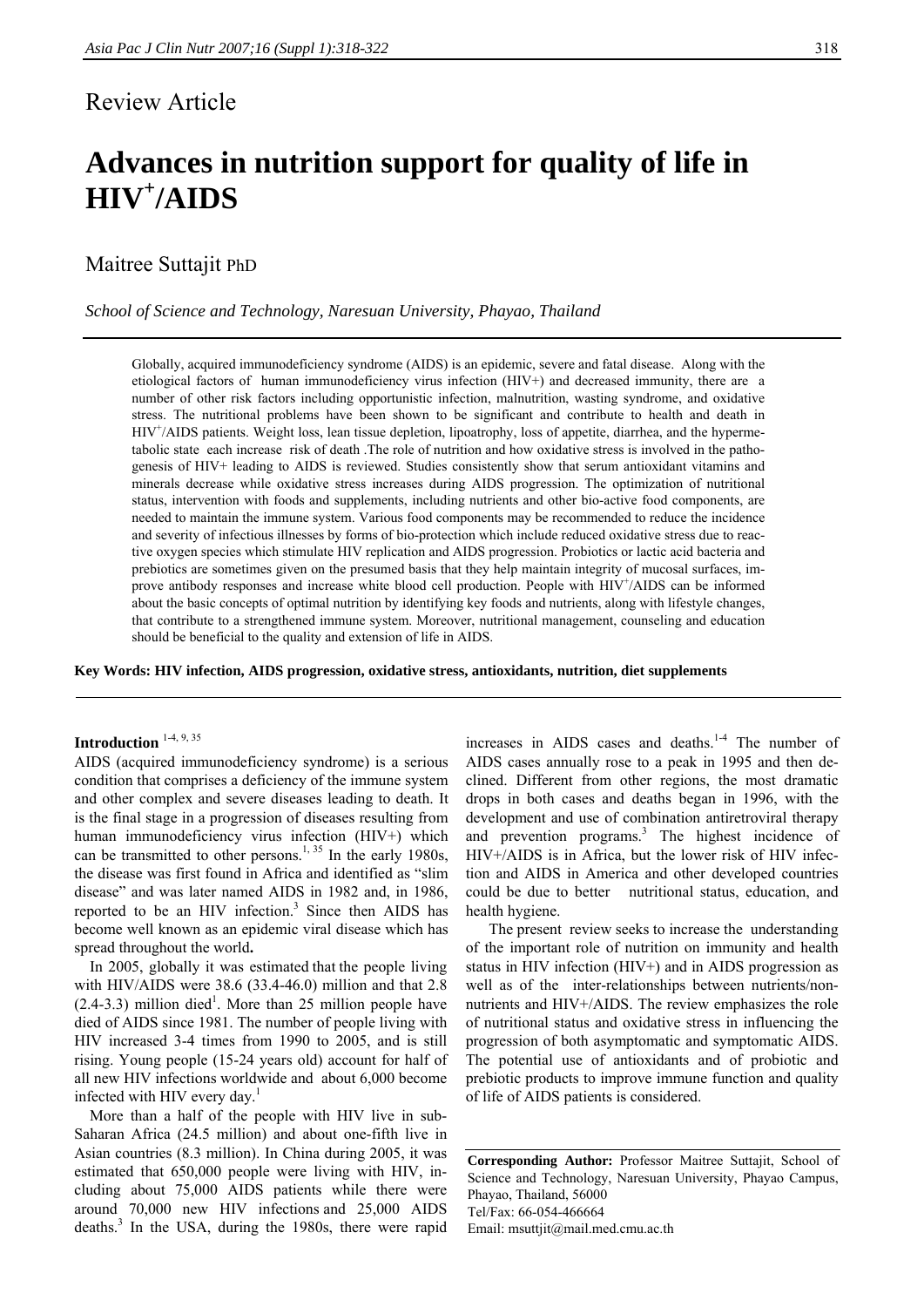#### **HIV infection, immunity and other cofactors in AIDS**4-5, 9, 33

People who become infected with HIV may be asymptomatic for years. Meanwhile, their immune system becomes gradually weakened until they have symptoms. Generally, acute HIV infection progresses, either slowly or rapidly, to early symptomatic HIV infection and finally to advanced HIV infection<sup>5, 33</sup> or AIDS.<sup>2</sup> Most of HIV+ persons will progress to AIDS if not well treated, however, there is a small number of patients, the so-called "long-term non-progressors", who develop AIDS very slowly, or never at all. The immune system in AIDS patients is depleted by HIV infection and they are very susceptible to opportunistic infections which do not normally occur in healthy persons. Common major symptoms are fevers, chills, sweats (especialy at night), swollen glands, weakness and weight loss.

With HIV infection, CD4+ T lymphocytes in various organs are the main HIV target and subsequently inactivated or killed by the virus. The immune system in HIVinfected persons and AIDS patients is thereby compromised. The main reason for CD4+ T-lymphocyte depletion is apoptosis. Different biological and chemical agents have been found able to trigger apoptosis in CD4+ T cells, namely gp120 and Tat (some viral proteins), TNF-  $\alpha$  (tumor necrosis factor-alpha), a cytokine secreted by activated macrophages and toxins produced by opportunistic microorganisms. The so-called cofactors of AIDS pathogenesis can include alcohol and oxidative stress which can also induce apoptosis of CD4+ T lymphocytes.

The immunodeficiency disorder found is a setting for harmful infectious microorganisms such as bacteria, viruses, parasites and fungi. During the late stages of HIV infection, opportunistic diseases are generally seen. The HIV virus cannot be destroyed and lives in the body undetected for months or years before any sign of illness appears. AIDS patients suffer from many opportunistic microorganisms. These include several severe pathological conditions such as *pneumocystis carinii* pneumonia, tuberculosis, *cytomegalovirus retinitis* and Kaposi's sarcoma. These opportunistic infections accentuate malnutrition and wasting syndromes.<sup>4</sup>

### **Oxidative stress in HIV+/AIDS patients** 6, 8, 9, 11-12, 16-18, 21-22, 28, 34, 36-37, 39-40

Oxidation is a critical factor in the pathogenesis of AIDS and HIV expression. Numerous studies have shown that AIDS patients have oxidative stress which is a condition caused by increasing ROS (reactive oxygen species) and

decreasing antioxidants. Some asymptomatic HIVinfected individuals and AIDS patients have decreased levels of antioxidant vitamins, sulfhydryl (SH) potential and total glutathione (GSH).These reducing equivalents are required by microorganisms for division and survival.19 A decrease in the level of vitamins, and SHcontaining compounds, may also result from malnutrition and diarrhea. However, opportunistic infections, diarrhea and malnutrition cannot fully account for the low level of GSH and cysteine (acid-soluble SH) found in HIVpositive, but symptom-free and well-nourished patients. In the AIDS risk groups, exposure to oxidizing agents such as tobacco smoke, drugs (parecetamol), paraquat, ethanol, would also lead to the oxidation of reduced glutathione (GSH) to oxidized glutathione (GSSG). GSSG is efficiently excreted from cells.<sup>34</sup>

Thus, the systemic decrease of glutathione concentration in HIV+ may result from both, decrease in synthesis and increased degradation. The oxidative stress to which the AIDS patients are subject would lead to anomalies in many cells, including lymphocytes, resulting in opportunistic infection, immunological abnormalities and neoplasia.

Several studies<sup>10, 19, 21</sup>, have observed that the blood levels of vitamin A, beta-carotene, vitamin E and the antioxidative status in HIV+/AIDS persons significantly decreased compared to apparently healthy persons (Table 1)**.** This indicates that there is a lack of antioxidants (i.e. superoxide dismutase-Mn, vitamin E, selenium and glutathione) in AIDS patients which is most likely due to poor nutrition with lowered dietary antioxidants.

 AIDS progression could be contributed to by some toxic foods and drinks as well as toxic chemicals, herbicides, alcohol and tobacco. $2-5$  All of these cytotoxic and oxidant chemicals could cause cell apoptosis and oxidative stress. 2-3, 7, 13-16, 20, 22 Therefore, anti-apoptotic and antioxidant strategies might be considered, alongside antiviral strategies, in order to design more efficient therapies for AIDS in the near future.<sup>8, 16, 21, 36</sup>

## **Nutritional problems in HIV+/AIDS**<sup>7, 9-10,13-14, 19, 25, 30, 32, 42</sup>

Nutrition plays an important role in maintaining the immune system.<sup>1-4</sup> Imbalance of nutritional status is a main cofactor in HIV infection and can contribute to death during AIDS progression. Conversely, asymptomatic and symptomatic HIV infection can also affect nutritional status and play a role at each AIDS step.<sup>6</sup> Several nutritional deficienciews and diet-related effects are frequently

**Table 1.** .Blood levels of beta-carotene, vitamins (A and E) and malondiadehyde in Thai HIV+/AIDS patients (*Suttajit, M., Unpublished data*)

|                              | Blood Levels         |                      |                 |
|------------------------------|----------------------|----------------------|-----------------|
| Determinants                 | Normal<br>$(N = 32)$ | $HIV+$<br>$(N = 60)$ | <i>p</i> values |
| Beta-carotene (mcg $\%$ )    | $147+37.1$           | $100.4 + 48.8$       | ${}_{0.001}$    |
| Vitamin A $((\text{mcg }\%)$ | $60.1 + 11.4$        | $59.1 + 33.6$        | NS.             |
| Vitamin E (mg $\%$ )         | $1.21 + 0.21$        | $0.90 + 0.48$        | < 0.001         |
| Malondialdehyde (mcg $\%$ )  | $20.31 + 2.69$       | $25.08 + 9.06$       | < 0.005         |
| Plasma antioxidant capacity  | $0.16 + 0.01$        | $2.69 + 0.08$        | < 0.005         |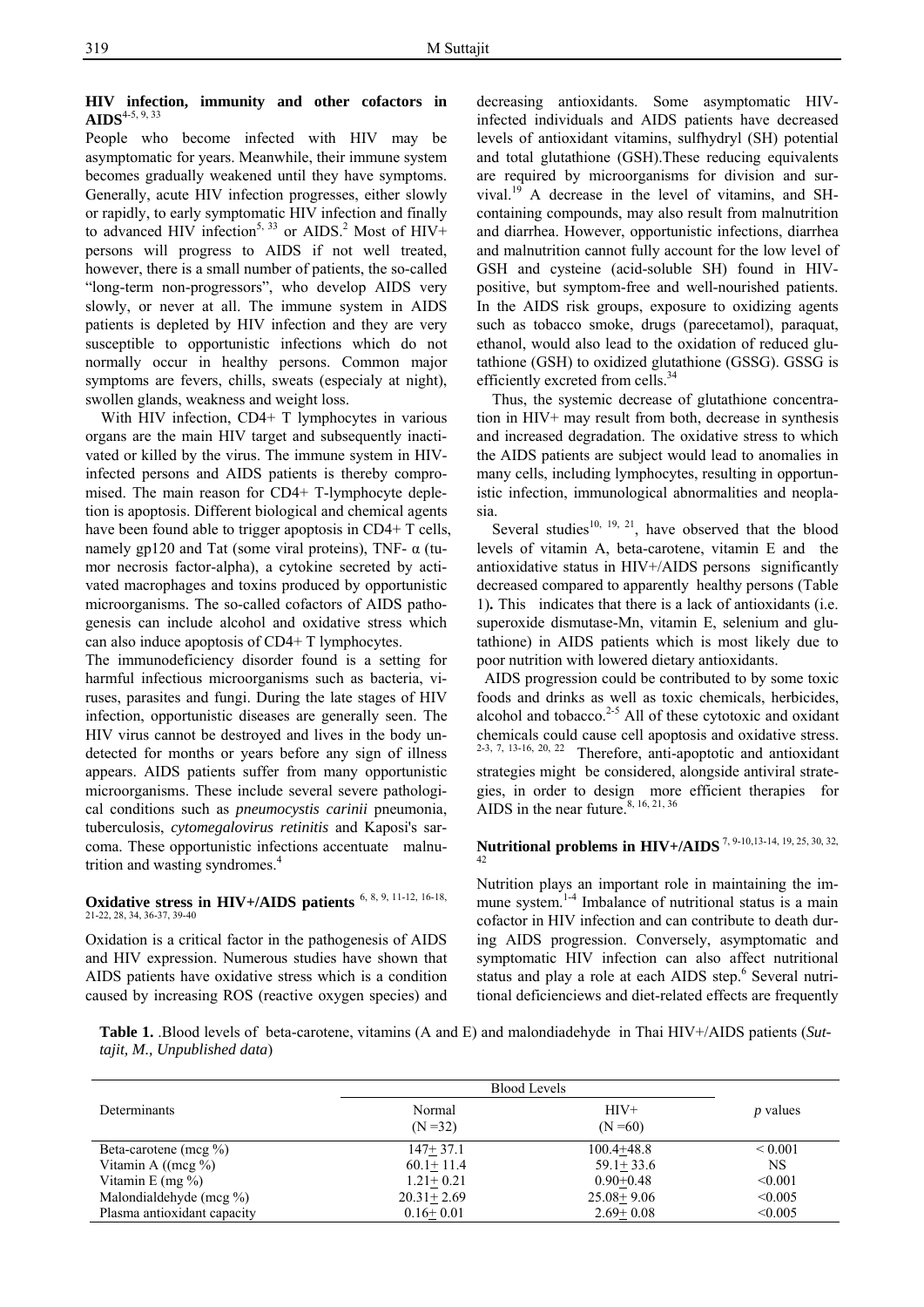and evidently found in AIDS patients. Malnutrition and wasting syndromes in HIV+/AIDS sufferers are difficult to avoid when there is nausea, vomiting, diarrhea, thrush, esophageal and oral lesions, decreased appetite, lower absorption and lipodystrophy.<sup>6</sup> Hypermetabolic states and drug-treatment side effects also contribute to body weight loss, a decrease in lean body mass<sup>1-3, 6, 8-12, 15, 17-25</sup> These nutritional situations create a high risk of death for HIV+/ AIDS patients.<sup>6</sup>

Malnutrition should be detected early treated and monitored, in order to improve the ability to respond to therapies as well as survival and quality of life.<sup>7</sup> Medical nutrition treatment and intervention improve the immune system, slow HIV+/AIDS progression and lower the risk of early death.<sup>8</sup>

Nutrition interventions have a wide range of benefits for HIV-related outcomes.<sup>6</sup> The nutritional needs of AIDS patients are weight gain, lean tissue repletion<sup>9</sup> and life extension. The impact depends on the type of intervention, duration, underlying severity and nutrition status<sup>6</sup>. An oral diet intake of a wide variety of nutrientdense foods combined with oral supplementation and nutritional counseling should help to meet increased needs. However, less than two thirds of nutritional needs may be met by oral feeding, so that other nutritional supports, such as enteral or parenteral feeding, may be required.<sup>10</sup> The supplementation of vitamins and minerals at optimal doses may be also required to maintain optimal nutritional .Judicious and cost efficient use of laboratory markers of nutritional status needs consideration.

As of now, there is no cure for HIV infection or AIDS, nor is there any effective vaccine to prevent HIV infection. Newer medications may slow down the progression of the opportunistic infections and reduce the progression from HIV infection to full-blown AIDS. However, despite extensive improvements in antimicrobial and anti-

retroviral drugs, the incidence of HIV infection is still rising and about three millions are still dying annually from malnutrition, opportunistic diseases and oxidative stress during AIDS progression<sup>4</sup>. AIDS persons often seek alternative approaches using medicinal herbs, and supplements for symptoms as separate treatment or in combination with their conventional medications.

#### **Dietary supplementation of vitamins, probiotics and prebiotics** 23-24, 26**,** <sup>41</sup>

There is a complex and synergistic relationship between malnutrition and HIV+/AIDS. Several studies indicate that there is decreased serum vitamins and minerals and increased oxidative stress during HIV infection and AIDS progression. HIV infection also affects nutritional status and its impact begins early during asymptomatic infection and continues throughout disease progression. Increased reactive oxygen species (ROS) have been shown to stimulate HIV replication and AIDS progression.<sup>5-6, 38</sup> Food and nutrient interventions could help optimise nutritional status and maintain immune system as shown in Table 2. High and specific doses of vitamins  $(A, B<sub>1</sub>, B<sub>2</sub>)$ , and folic acid, C, E and D), synthetic antioxidants and minerals are proposed by some workers to reduce the incidence and severity of infectious illnesses, and to protect or reduce oxidative stress induced by reactive oxygen species. $8, 13$ 

The presence of opportunistic microorganisms such as *E. coli,* salmonella and clostridium in the intestinal tract in HIV+/AIDS may be managed or prevented by routine use of some products containing lactic-acid producing probiotics. The lactobacillus bacteria can support and maintain the integrity of the mucosal surfaces, improving antibody responses and increasing white blood cell proliferation.<sup>15</sup> The addition of prebiotics which are indigestible polymeric carbohydrates or oligosaccharides (m and

| Table 2. Recommended supplements of nutrients and non-nutrients for HIV+/AIDS |  |  |  |  |
|-------------------------------------------------------------------------------|--|--|--|--|
|-------------------------------------------------------------------------------|--|--|--|--|

| Recommended supplements            | <b>Preventive Functions</b>                  | References                                                                     |  |
|------------------------------------|----------------------------------------------|--------------------------------------------------------------------------------|--|
| Nutrients:                         |                                              |                                                                                |  |
| - Vitamins and precursors          | -Maintaining and protecting skin and epithe- | - Fabio et al. <sup>19</sup>                                                   |  |
| (A and beta-carotene)              | lium and increasing immune function          |                                                                                |  |
|                                    |                                              |                                                                                |  |
| - Vitamins B plus other essentials | -Co-enzymes for energy metabolism and in-    | - Carol <sup>10</sup> , Davidhizar <sup>14</sup> , Hosein <sup>23</sup> , Kai- |  |
|                                    | crease of lean body mass                     | $ser^{24}$ , Lands <sup>26</sup>                                               |  |
| - Vitamins C and E                 | -Antioxidants, anti-apoptosis and preventing | - $Upton^{41}$                                                                 |  |
|                                    | oxidative stress                             |                                                                                |  |
|                                    |                                              |                                                                                |  |
| Minerals (Se, Fe and Zn)           | -Cofactors for antioxidant enzymes           | - Chandra <sup>13</sup>                                                        |  |
|                                    |                                              |                                                                                |  |
|                                    | -Healing skin irritations                    | - Davidhizar <sup>14</sup>                                                     |  |
| Non-nutrients:                     |                                              |                                                                                |  |
| -Antioxidants                      |                                              |                                                                                |  |
| $-CoQ_{10}$                        | - Increases T4/T8 ratios                     | - $Droge^{17}$ , Folkers <sup>19</sup>                                         |  |
| -N-Acetylcystein                   | - Precursor of glutathione, reduction of HIV | - Raju <sup>34</sup> , Roederer <sup>35</sup> ,                                |  |
|                                    | replication and induction of apoptosis by    | $Tallev^{40}$                                                                  |  |
|                                    | TNF- $\alpha$                                |                                                                                |  |
|                                    |                                              |                                                                                |  |
| -Prebiotics and probiotics         | -Increase immune functions                   | $- De~Simone15$                                                                |  |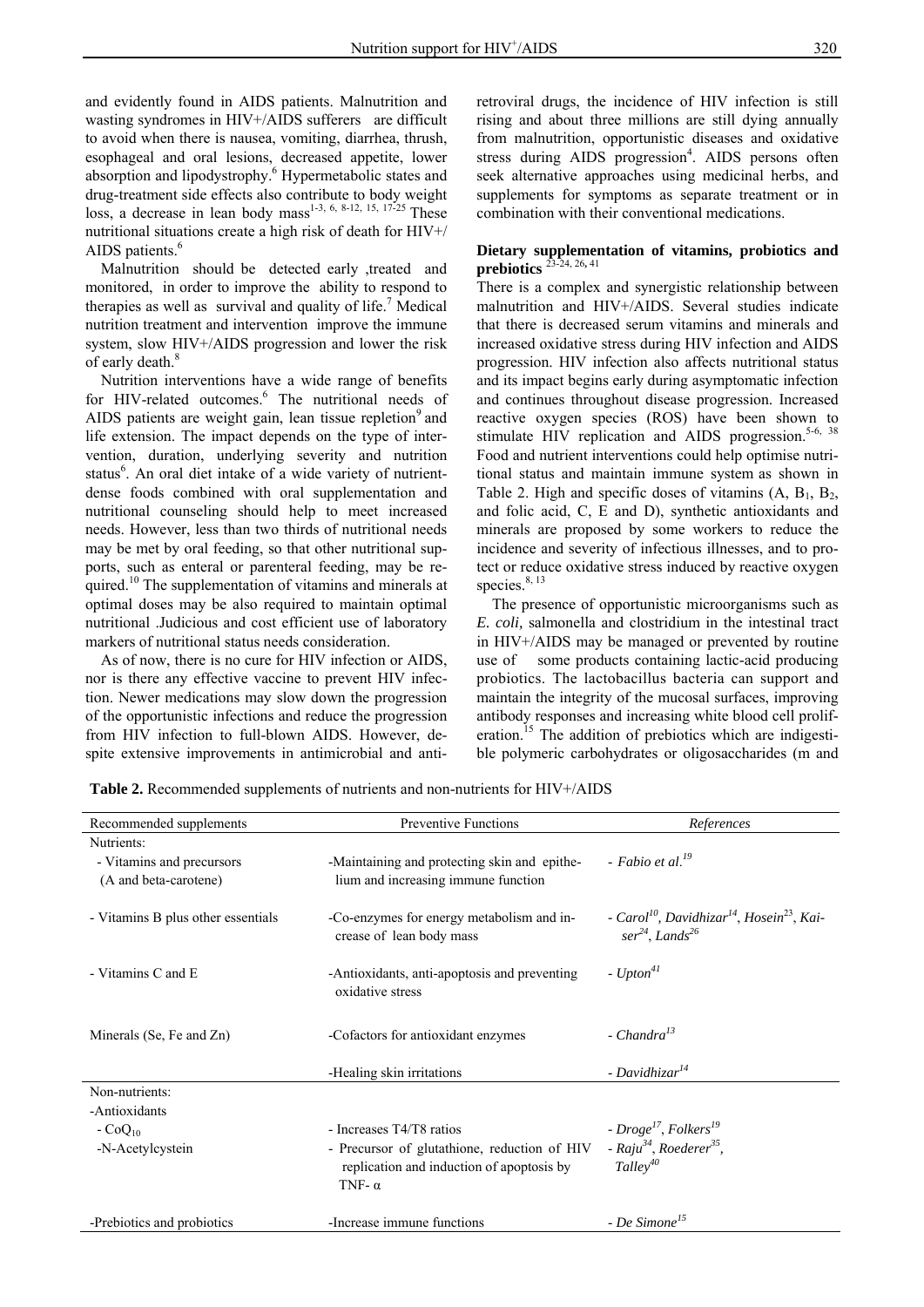even simple sugars) in food and beverages can stimulate the growth of probiotic flora.

To prevent malnutrition and loss of lean body mass, HIV+/AIDS patients should be well fed with the spectrum of macro-and micro-nutrients. There is controversy about supplementation with high doses of vitamins and antioxidants in HIV+ patients. In view of the high urinary loss of some nutrients, and questions about what constitutes toxicity, there is a need to redefine ideal dose in the treatment of HIV-infected individuals.

 In the prevention of potentially pathogenic infections such as *salmonellosis, listerosis, cryptosporidiosis, mycrosporidiosis, mycobacterium avium* complex (MAC) and candidiasis, nutrition-related toxicity, food safety and hygienicity must be considered To prevent the growth of such microorganisms, diet supplements need to be evaluated for their pre-biotic role for healthy intestinal microflora and those substrates which may promote pathogenic organism growth

 In conclusion, it is evident that HIV infection and AIDS progression are closely associated with dietary factors and inappropriate nutritional. The goal of nutritional intervention in HIV+/ AIDS is to maintain or replete lean body mass to improve the quality of life. Nutrition counseling, intervention and total parenteral nutrition can help patients gain weight in a relatively healthy fashion. Supplementation with foods, traditional or formulated ,and where necessary and science-based, energy , macro and micro-nutrients, essential and favourably bio-active, some with antioxidative properties, and prebiotics plus probiotics, improve disease resistance and health status with less severe HIV infection and risk of AIDS progression.

#### **References**

- 1. http://www.who.int (World Health Organization and Food Agricultural Organization)
- 2. http://www.unaids.org (UNAIDS**/**WHO: The Joint United Nations Programmer on HIV/AIDS in May 2006)**.**
- 3. http://www.aids.org (How many people have HIV and AIDS? AIDS.ORG, Inc.-A project of Community Partners, 2007)
- 4. http://www.en.wikipedia.org/wiki/AIDS (AIDS,Wikipedia, the free encyclopedia, 2007)
- 5. Abrams D. Alternative Therapies in HIV Infection, AIDS. 1990; 4: 1179-1187.
- 6. Baruchel S, Wainberg MA. The role of oxidative stress in disease progression in individuals infected by the human immunodeficiency virus. J Leukoc Biol, 1992; 52: 111-4.
- 7. Beisel WR*.* Nutrition in pediatric HIV infection: setting the research agenda. Nutrition and immune function: overview. J Nutr, 1996;126: 2611S-2615S.
- 8. Bjugstad KB, Flitter WD, Garland WA, Su GC and Arendash GW. Preventive actions of a synthetic antioxidant in a novel animal model of AIDS dementia. Brain Res 1998; 795: 349-57.
- 9. Callaway CW. Surviving with AIDS, Little, Brown and Company, 1991.
- 10. Carol S, Ireton J and Debra LS. Evaluation of outcomes for patients with AIDS receiving home total parenteral nutrition. Nutrition 1998: 14: 731-5.
- 11. Casella CR, Satterfield W, Greenspan M and Aroma O. Could oxidative stress initiate programmed cell death in HIV infection? A role for plant derived metabolites hav-

ing synergistic antioxidant activity. Chem Biol Interact 1994; 91: 187-97.

- 12. Cathcart R. Vitamin C in the treatment of AIDS. Medical Hypotheses, 1984; 14: 432-3.
- 13. Chandra RK, Nutrition and the immune system: an introduction, Am J Clin Nutr 1997; 99: 460S.
- 14. Davidhizar R and Dunn C. Nutrition and the client with AIDS. J Pract Nurs 1998; 48:16-25; quiz 26-8.
- 15. De Simone C, Ciardi A, Grassi A, Gardomo SL, Tzantzoglou S, Trincbieri V, More S and Jirillo E. Effect of *bifidobacterium bifidum* and lactobacillus on gut mucosa and peripheral blood B lymphocytes. Immunopharmacology and Immunotoxicology 1992; 14: 331-40.
- 16. Droge W. Cysteine and Glutothione Deficiency in AIDS Patients: A Rationale for the treatment of N-Acetyl-Cysteine." Pharmacology 1992; 46: 61-5.
- 17. Droge-W; Eck-HP; Gmunder-H; Mihm-S. Requirement for prooxidant and antioxidant states in T cell mediated immune responses.--Relevance for the pathogenetic mechanisms of AIDS? Klin-Wochenschr. 1991; 69: 1118-22.
- 18. Eck HP, Gmunder H, Hartmann M, Petzoldt D, Daniel V, Dröge W. Low concentrations of acid soluble thiol (cysteine) in the blood plasma of HIV-1-infected patients. Biol. Chem. Hoppe-Selyer 1989; 370: 101-8.
- 19. Fabio FN, Hélio V, Alceu A, Jordão J and José FCF.. Recommended dose for repair of serum vitamin A levels in patients with HIV infection/AIDS may be insufficient because of high urinary losses. Nutrition 2006; 22; 483-9.
- 20. Famularo G, De Simone C, Marcellini S. Apoptosis: mechanisms and relation to AIDS. Med Hypotheses 1997; 48:423-9.
- 21. Folkers K, Hanioka T, Xia LJ, McRee JT Langsjoen P. Coenzyme Q10 increases T4/T8 ratios of lymphocytes in ordinary subjects and relevance to patients having the AIDS related complex. Biochem-Biophys-Res-Commun 1991; 176: 786-91.
- 22. Greenspan HC. The role of reactive oxygen species, antioxidants and phytopharmaceuticals in human immunodeficiency virus activity. Med-Hypotheses 1993; 40: 85-92.
- 23. Hosein S. Treatment Update. Community AIDS Treatment Information Exchange, Toronto, Canada, Dec. 1992.
- 24. Kaiser, Jon D. Immune Power. St. Martin's Press, N.Y., 1993.
- 25. Kubena K and McMurray DN. Nutrition and the immune system: A review of nutrient-nutrient interactions. J Am Diet. Ass 96; 11: 1156-64.
- 26. Lands L. A Comprehensive Approach to HIV: The Synergism of Complementary Therapies Combined with Aggressive Medical Management, Carl Vogel Foundation, Washington, D.C. 1992.
- 27. Leff JA, Oppegard MA, Curiel TJ, Brown-KS and Schooley T and Repine JE. Progressive increases in serum catalase activity in advancing human immunodeficiency virus infection. Free-Radic-Biol-Med 1992; 13: 143-9.
- 28. Mallery SR, Bailer RT, Hohl CM, Ng-Bautista CL, Ness GM, Livingston BE, Hout BL, Stephens RE, Brierley GP.Cultured AIDS-related Kaposi's sarcoma (AIDS-KS) cells demonstrate impaired bioenergetic adaptation to oxidant challenge: implication for oxidant stress in AIDS-KS pathogenesis. J Cell Biochem 1995; 59:317-28.
- 29. Mihm S, Ennen J, Pessara U. Kurth R. and Droge W. Inhibition of HIV-1 Replication and Kappa B Activity by Cysteine and Cysteine Derivatives. AIDS 1991; 5: 497- 503.